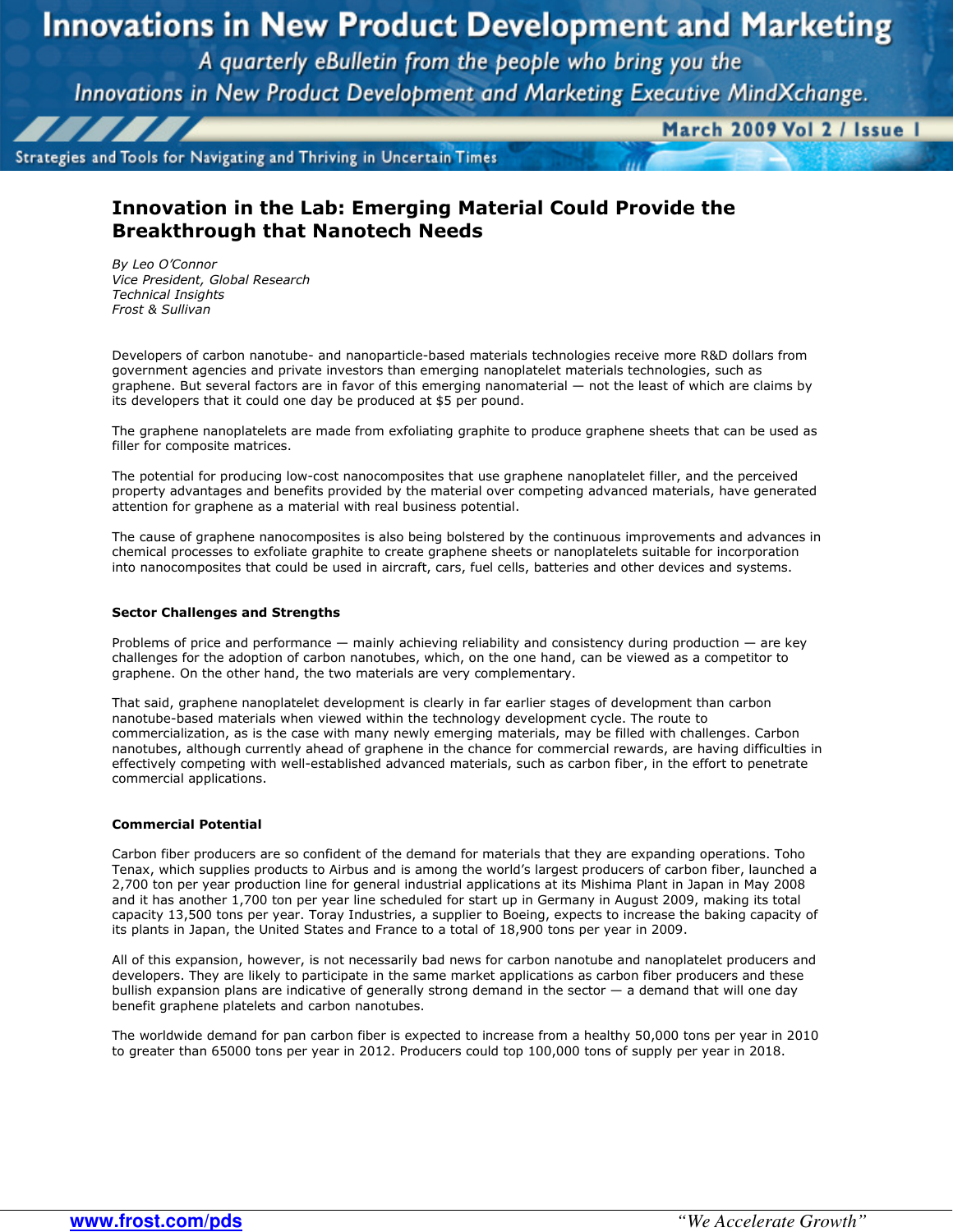# **Innovations in New Product Development and Marketing**

A quarterly eBulletin from the people who bring you the

Innovations in New Product Development and Marketing Executive MindXchange.

Strategies and Tools for Navigating and Thriving in Uncertain Times

March 2009 Vol 2 / Issue I

#### Materials and Technology Strengths

,,,,

Frost & Sullivan's analysts expect that there will be room for inorganic nanoparticles, nanotubes and graphene nanoplatelets in different nanotech applications. Where barrier properties are needed, such as an oxygen barrier in medical equipment, graphene could be most suitable. Graphite nano-scale fillers also have an opportunity as a replacement of carbon black used to make conductive plastics. Less volume of graphene than carbon black is likely to provide a desired solution, allowing needed levels of conductivity without the levels of embrittlement caused by larger quantities of carbon black. Applications that require wire-shape components, such as the connection between electronic components, would benefit more from carbon nanotubes, for example, than graphene nanoplatelets, and automakers have found that nanoclays are suitable for step assists and other structural parts in automobiles.

Multi-walled carbon nanotubes (MWCNT) are being explored as potential real world solutions by automotive, aerospace and recreational market participants. As prices are pushed downward and producers develop more cost effective methods of production, buyers are showing increasing interest, according to nanotube producers.

The price of MWCNTs has steadily decreased. Prices ranged from \$250-350 per kilogram as recently as 2005, depending on the quantity ordered. Current pricing is \$100-150 per kilogram — less than half of 2005 costs. This downward trend will continue. Market participants predict that MWCNTs pricing will decrease between 20% and 30% in 2010-2011, bring the price down to \$70-120 per kilogram. Increased capacity and production from MWCNT suppliers to satisfy demand will couple with increased competition and drive down prices.

If nanoplatelets can be produced at \$5 per pound as predicted, it will provide major disruption in the nanocomposites marketplace. An unmet need that currently encourages graphite nanocomposite development and production is the demand for sizable quantities of graphene nanomaterials quickly enough for materials scientists to be able to experiment with it and develop prototype components. As one leading graphene developer and patent holder put it, companies who were enthused over the capabilities of graphite nanocomposites were crestfallen when told it would take a month to produce a kilogram.

There are some signs, however, that graphene developers will follow the lead of their nanotube developer predecessors and others who worked to produce larger quantities of carbon nanotubes for materials scientists to work with. For example, two leading academic scientists have helped form spin-off companies to scale up graphene production. Research conducted by the global technology division of Frost & Sullivan, Technical Insights, found that the primary future applications for graphene nanocomposites may include the following:

Markets with greatest potential for graphene, and for that matter, carbon nanotube-based and nanoparticle-based nanocomposites, include recreation, automotive and aerospace applications. Advances in graphite exfoliation, such as the chemical process developed by Prof. Rod Ruoff at Northwestern University, and the proprietary processes developed by Dr. Lawrence Drzal at Michigan State University, will spur greater interest in the research and development of graphite nanocomposites. Similarly, as spinoff companies such as Vorbeck Materials Inc. and XG Sciences scale up production of graphene nanomaterials, the product developers will be able to experiment with making components of graphite nanocomposites.

Because leading universities develop virtually all graphene nanomaterials, scientists working at different schools are partnering to share human and laboratory resources to conduct R&D. A good example of this is Princeton University, whose Dr. Robert Prud'homme and Prof. Ilhan Aksay formed a graphene nanocomposites team that included L. Catherine Brinson, Rodney S. Ruoff and SonBinh T. Nguyen of Northwestern University; Jun Liu of Sandia National Laboratories (now at Pacific Northwest National Laboratory), as well as Ahmed Abdala, Douglas H. Adamson, Michael J. McAllister, David L. Milius and Margarita Herrera-Alonso of Princeton.

Prof. Rod Ruoff of Northwestern has formed his own collaboration with Drs. Erik Thostenson and Tsu-Wei Chou of the University of Delaware, and will soon include Prof. Don Paul at the University of Texas at Austin.

The field of graphene nanocomposites appears to be dominated by American firms at the moment. Despite vigorous research in Europe and Asia, researchers in the United States have